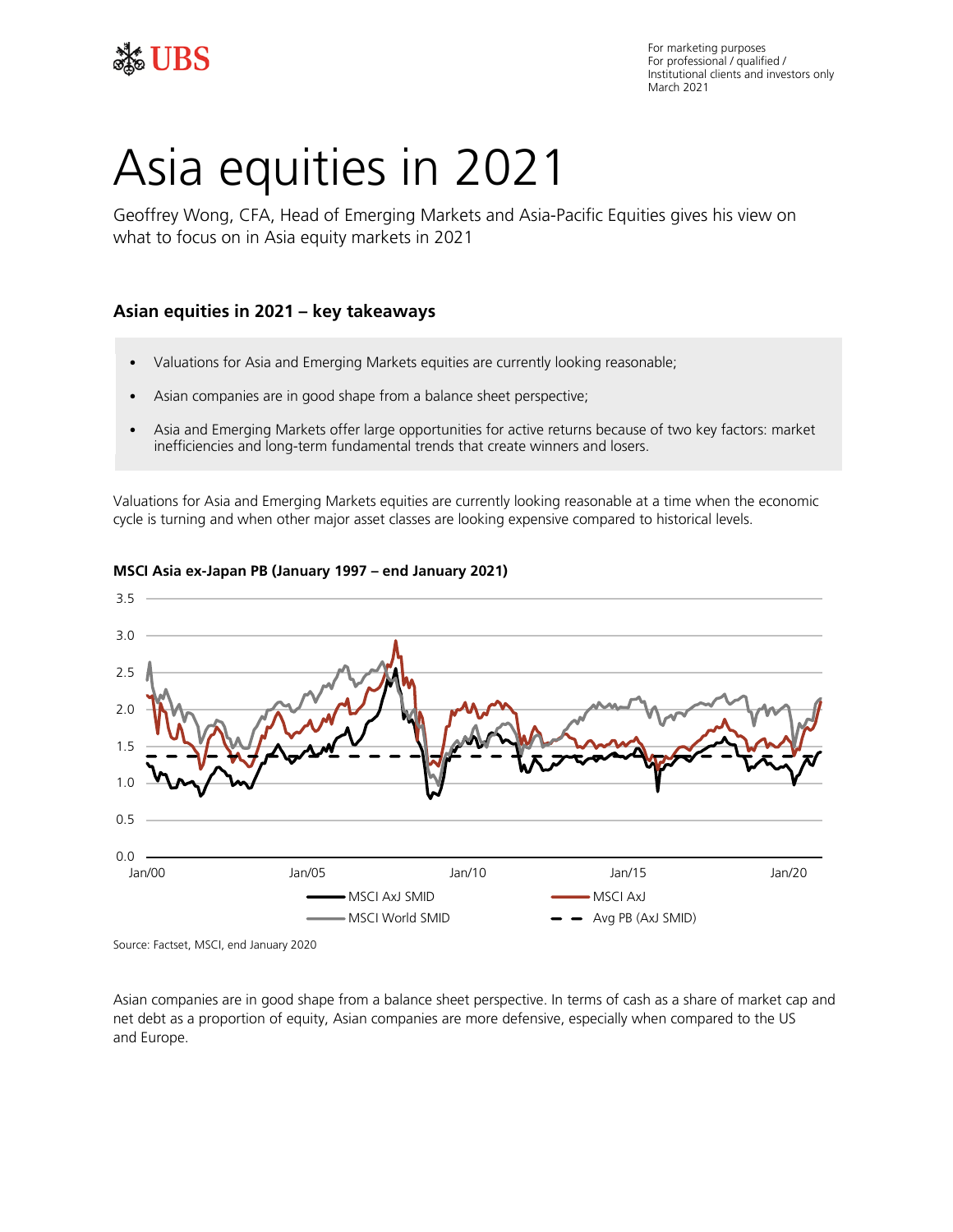

Source: Worldscope, UBS IB, data as of December 2019, update December 2020

 Asian and Emerging Markets offer large opportunities for active returns because of two key factors: market inefficiencies and long-term fundamental trends that create winners and losers.

 Turning specifically to fundamental trends, a good active manager capable of spotting winners can create a lot of value for clients' portfolios.



 **India's change in wallet share, 2000 – 2019** 

Source: CEIC, JP Morgan, as of August 2020

Trends like the shift to premium and discretionary spending in Asia, aging populations, industry consolidation, and expanding financial inclusion have the potential to create attractive returns for investors in the future.

# **SE UBS**